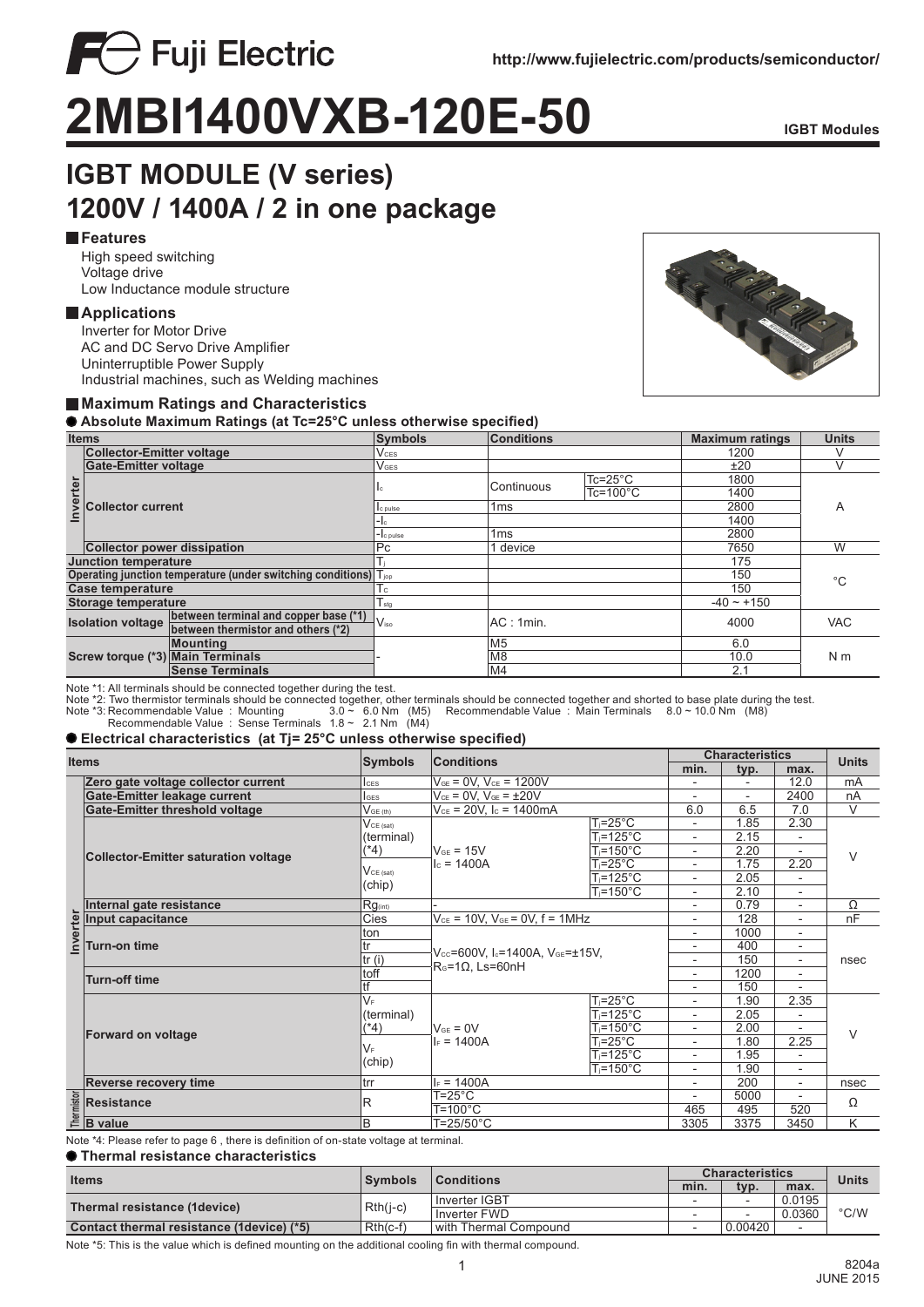# **Characteristics (Representative)**

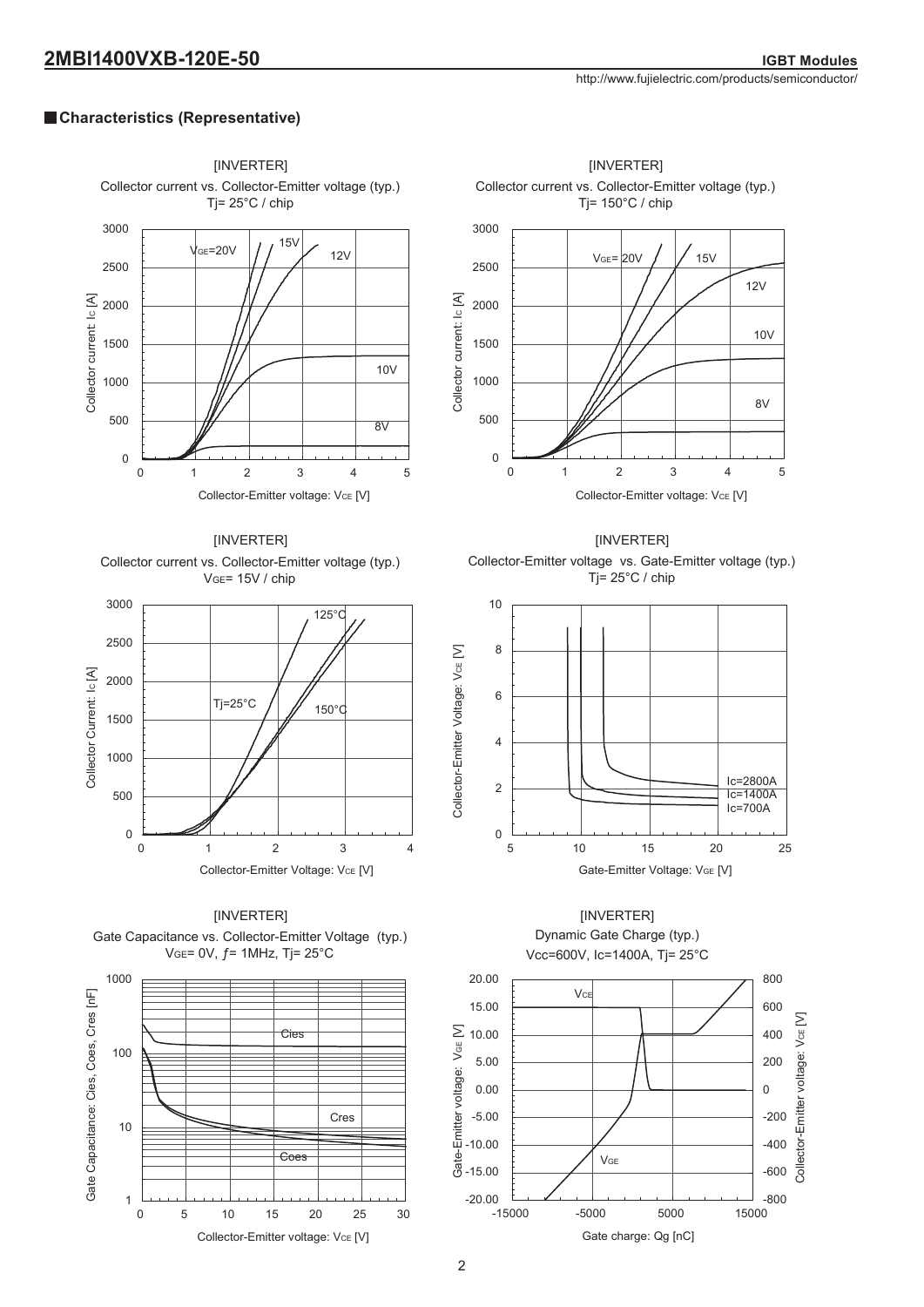

**IINVERTERI** Switching time vs. Gate resistance (typ.) Vcc=600V, Ic=1400A, VGE=±15V, Tj=125°C, 150°C



Switching loss vs. Collector current (typ.) Vcc=600V, VGE=±15V, Rg=1Ω, Tj=125°C, 150°C [INVERTER]







Gate resistance: Rg [Ω]

 $\sim$  3

[INVERTER]



[INVERTER]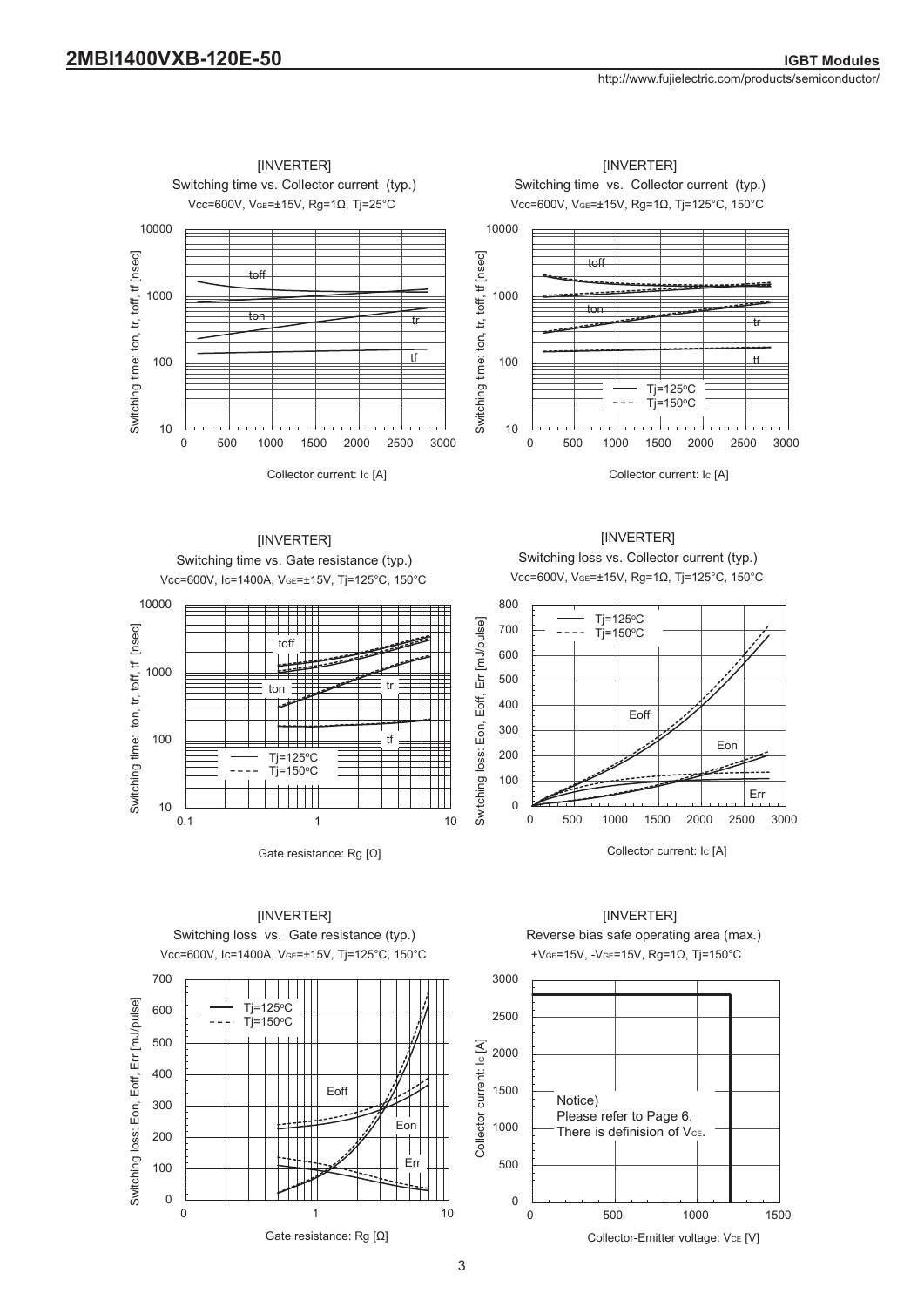





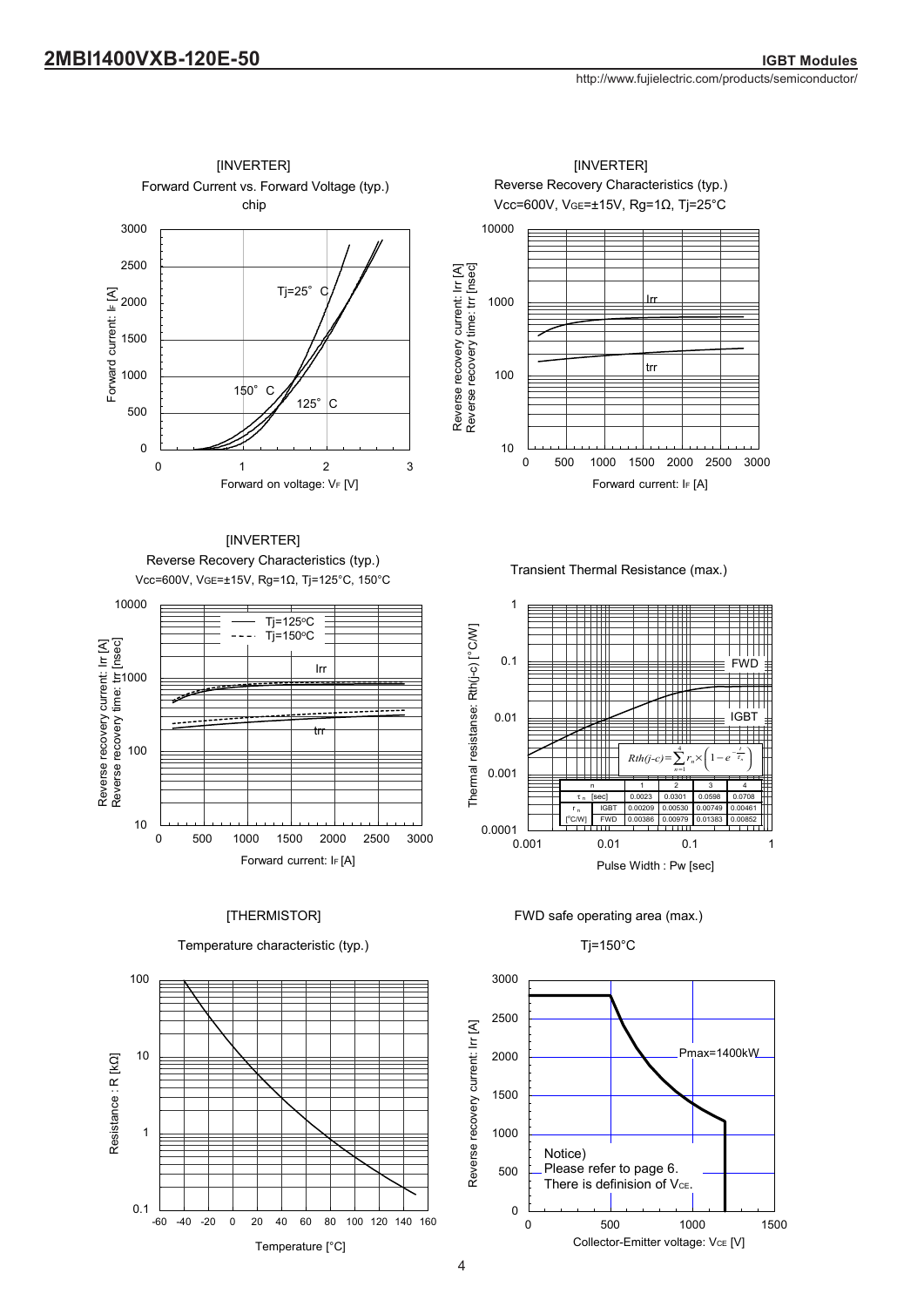http://www.fujielectric.com/products/semiconductor/

# **Outline Drawings, mm**



Weight:1250g(typ.)

# **Equivalent Circuit Schematic**

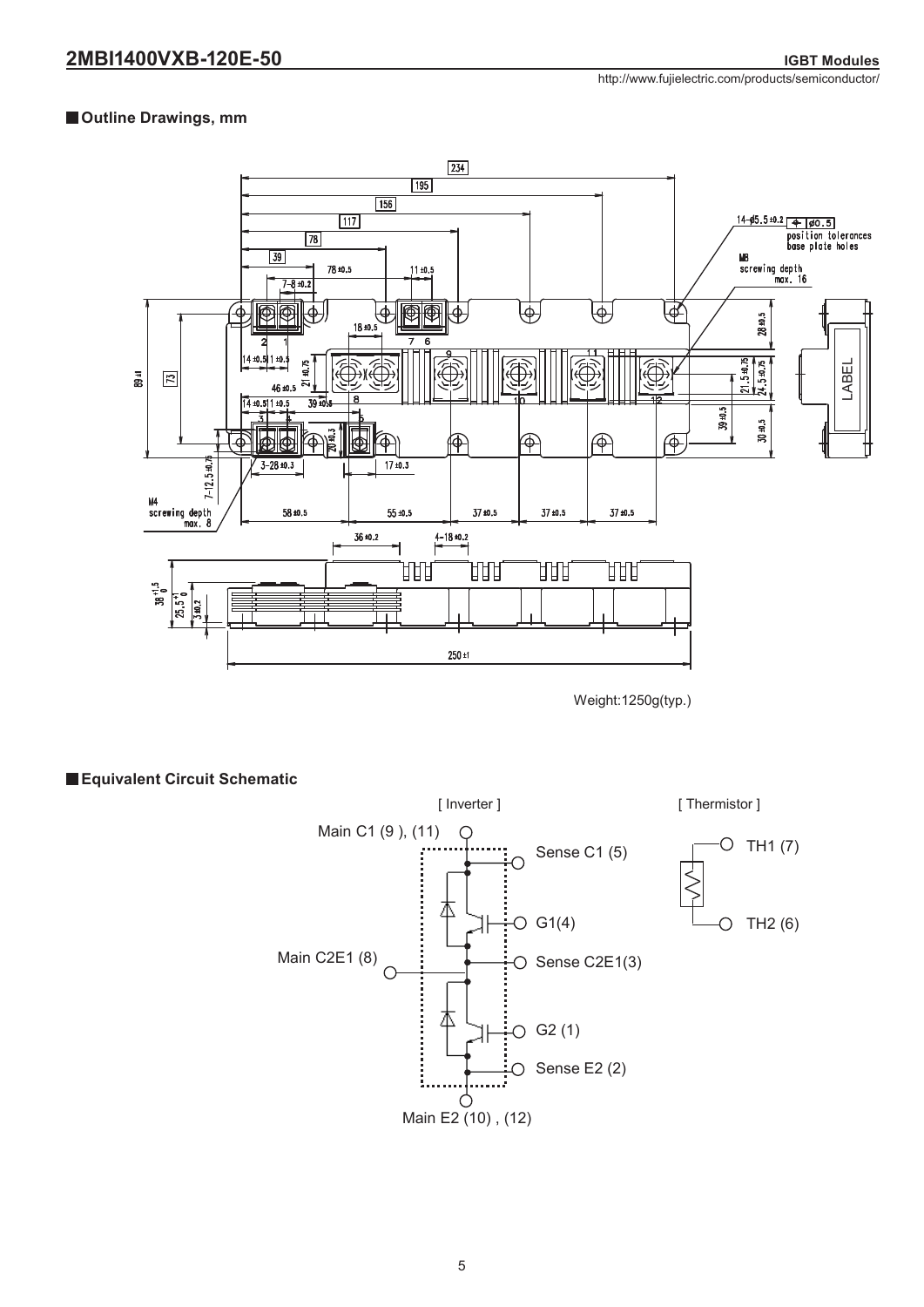# **Definition of on-state voltage at terminal and switching characteristics**